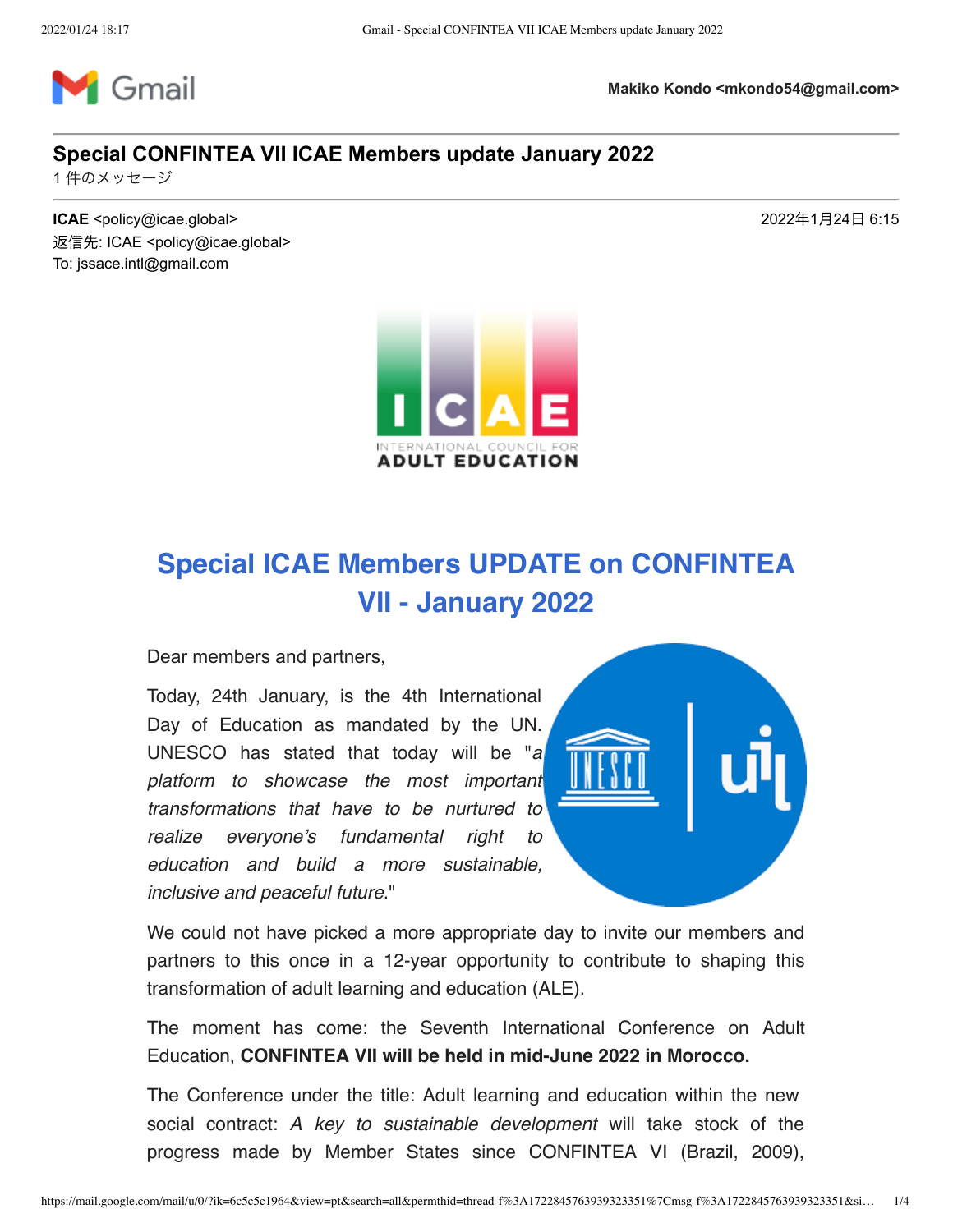2022/01/24 18:17 Gmail - Special CONFINTEA VII ICAE Members update January 2022

examine effective adult learning and education (ALE) policies within a lifelong learning perspective and within the framework of the UN Sustainable Development Goals (SDGs). Conference participants will develop and agree on a new framework for action on adult learning and education that will replace the Belém Framework for Action (BFA), adopted at CONFINTEA VI in 2009. Stay updated on the UIL website: https://uil.unesco.org/adulteducation/confintea/seventh-international-conference-adult-educationconfintea-vii.

Since the pandemic continues to make organising global events challenging, the conference is planned to be conducted in a hybrid format, which would allow for both in-person and online participation, according to the current information available. The final details are still not decided, we wait for further information and will update you asap.

Last year, UNESCO/UIL completed a series of sub-regional consultations that many of you actively participated in. We expect that the **regional outcome** documents will be published soon and disseminated widely to the interested partners through regular channels. They will be available in English and French, also in Arabic for the Arab States and Spanish for Latin America and the Caribbean. These regional outcome documents will inform the new Framework for Action.

UNESCO/UIL has also announced that the first draft of the new Framework for Action will be available soon and online consultations will be open most probably in February.

As the main civil society partner in the CONFINTEA process and event, ICAE and our members will actively take part in the CONFINTEA VII process. ICAE is one of the three civil society representatives in the UNESCO/UIL Consultative Committee, contributing with other social partners, to designing the preparatory process and to the planned dialogue in the lead up to the conference. Through our participation, we are making sure that civil society partners will meaningfully contribute to developing the new FfA that will guide ALE in the next 12 years.

- As we did in Belem and in Suwon, ICAE will organise a **Civil Society** Forum on the 14th of June. There has also been a proposal to conduct a Youth Forum and also a Private Sector before the main CONFINTEA VII. The exact format and details will be decided later, depending on the pandemic situation and on the final format of the main conference. We invite members to book these dates in their calendar.
- Further on, ICAE will organise, together with our regional members, one civil society preparatory event per region, to be held on line. We look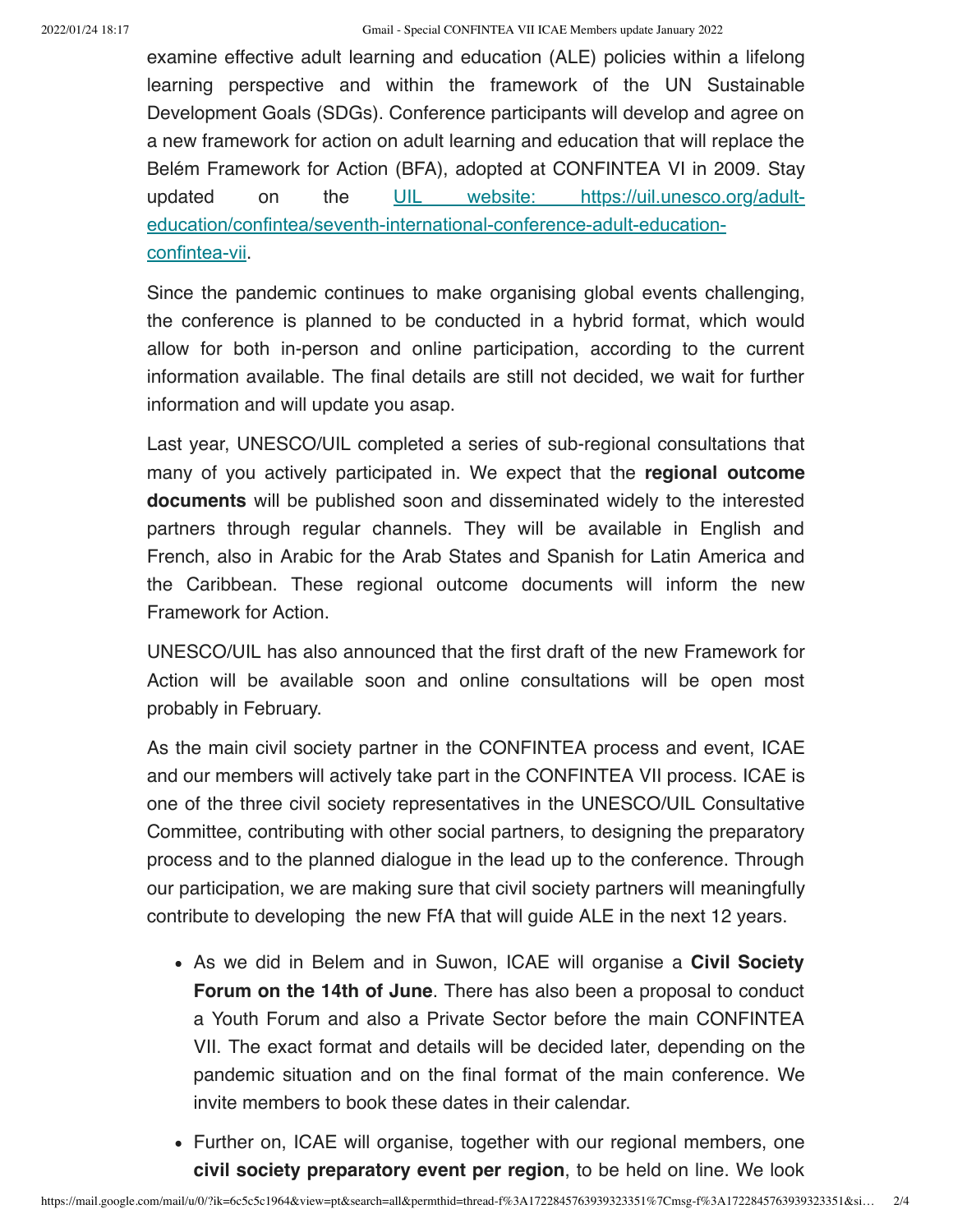forward to your active contribution in organising these events. We also are aware that some of our members are organising their own CONFINTEA VII events. Please do not hesitate to inform us so we can share your events with the other members. You will be informed and invited on time. Please be alert!

• We will also inform you about the beginning of the online **consultation** process regarding the new Framework for Action (most probably in February), about the possible lines of action and about ICAE's position.

Read up more and find all document also on our CONFINTEA VII Repository, which we have started together with DVV International: https://www.dvvinternational.de/en/materials/global-processes-and-policy-documents/confintea

We will share with you some more information as soon as we receive them. In the meantime – stay attentive, prepare to engage and mobilise, and stay safe! Best regards,

Yours

ICAE